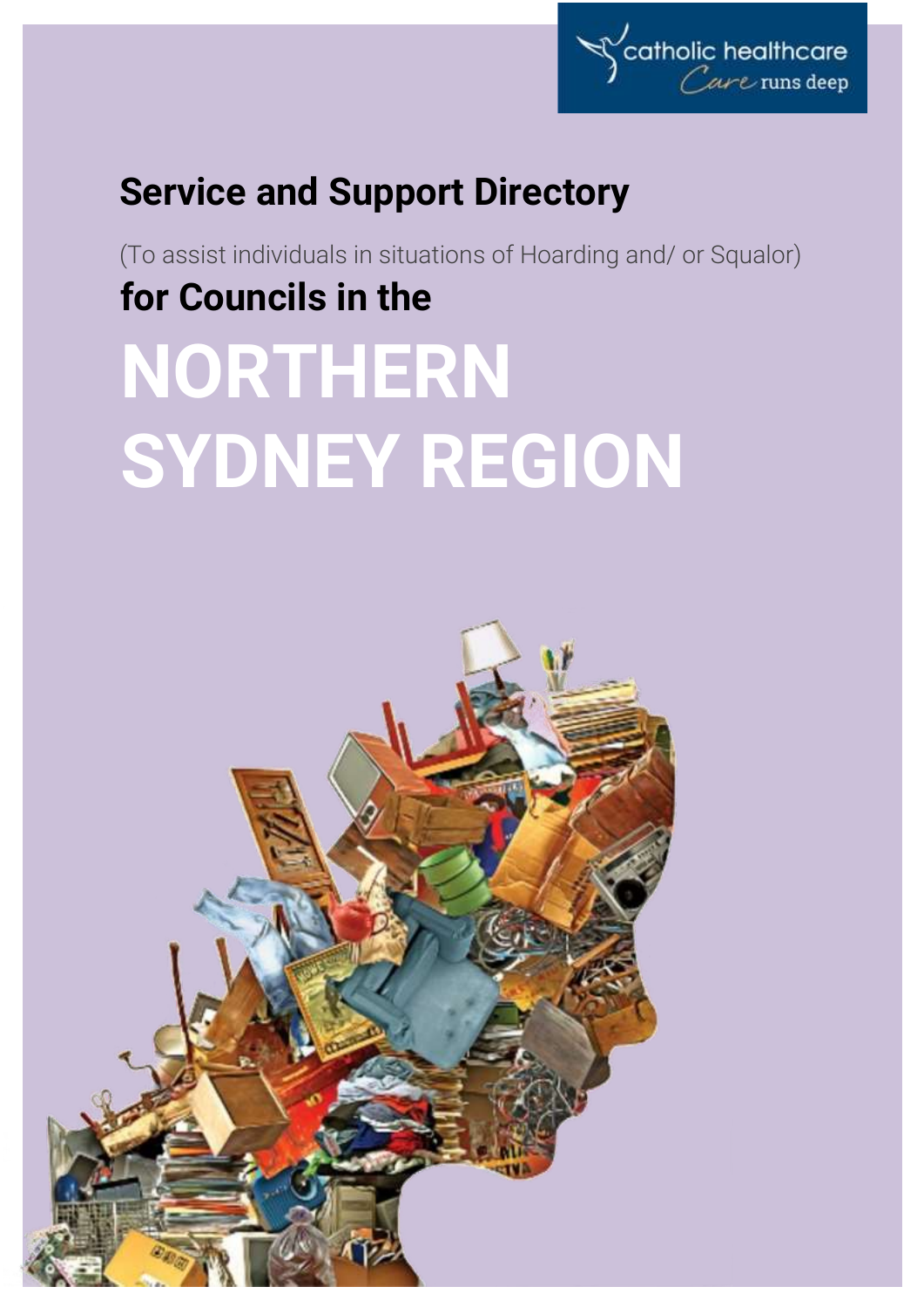

# Councils within the Northern Sydney Region

- [Willoughby City Council](http://www.willoughby.nsw.gov.au/)
- [Northern Beaches Council](http://www.northernbeaches.nsw.gov.au/)
- [North Sydney Council](http://www.northsydney.nsw.gov.au/)
- [Ku-ring-gai Council](http://www.kmc.nsw.gov.au/)
- [Hunter's Hill Council](http://www.huntershill.nsw.gov.au/)
- [Hornsby Shire Council](http://www.hornsby.nsw.gov.au/)
- [Mosman Municipal Council](http://www.mosman.nsw.gov.au/)
- [Lane Cove Council](http://www.lanecove.nsw.gov.au/)
- [City of Ryde Council](http://www.ryde.nsw.gov.au/)

To assist individuals holistically, comprehensively and provide an opportunity to succeed, a variety of supports are required.



*Service and Support Directory – NORTHERN SYDNEY* 2021 Catholic Healthcare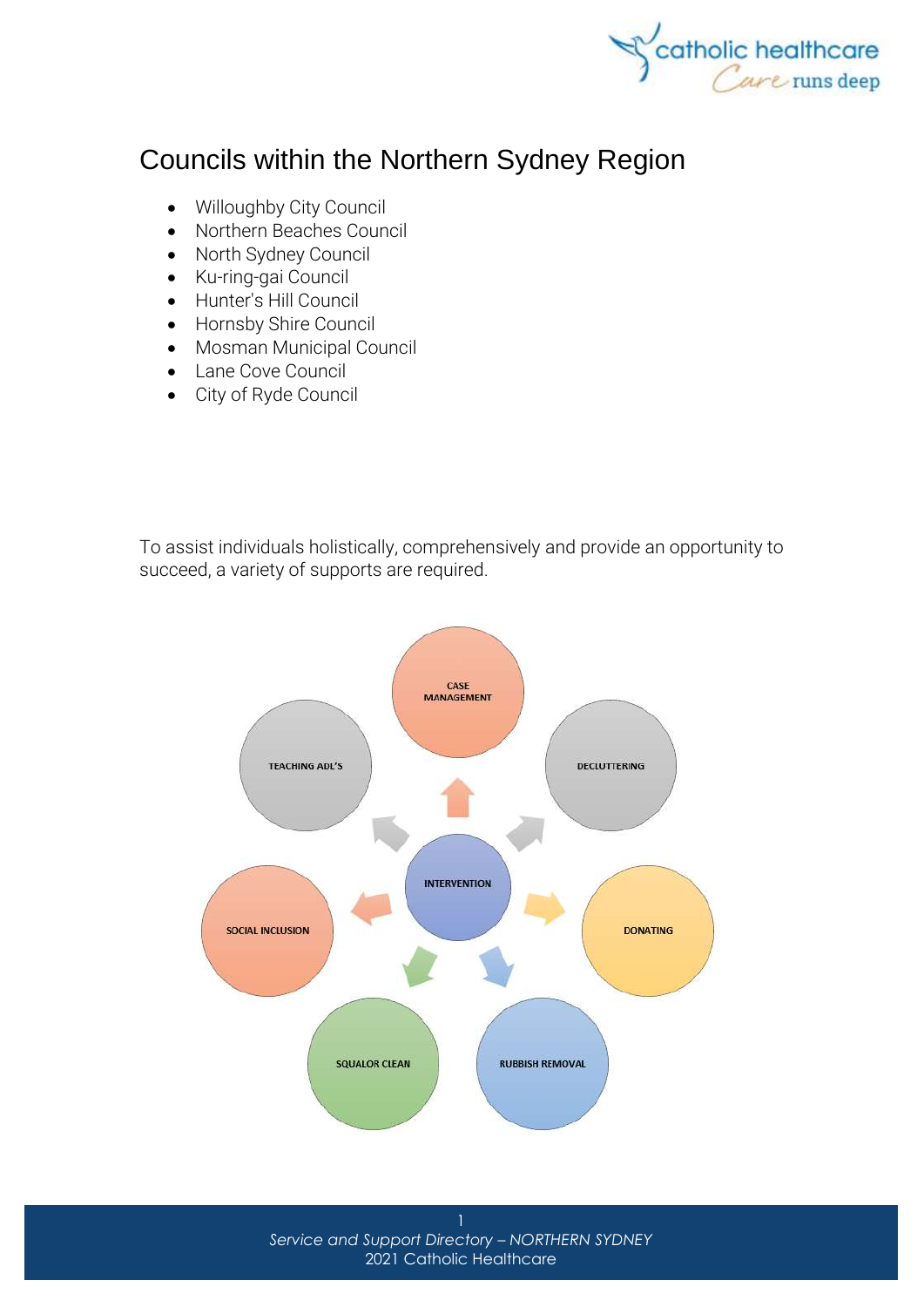

#### Contents:

|    | 1. Case Management            | page 3  |
|----|-------------------------------|---------|
|    | 2. Decluttering               | page 4  |
| 3. | <b>Donation Services</b>      | page 5  |
| 4. | Rubbish Removal               | page 6  |
|    | 5. Squalor Clean              | page 7  |
|    | 6. Social Inclusion           | page 7  |
|    | 7. Activities of Daily Living | page 8  |
| 8. | Mental Health                 | page 13 |

#### **Acronyms**

| <b>CHSP</b> | Commonwealth Home Support Program    |
|-------------|--------------------------------------|
| <b>NDIS</b> | National Disability Insurance Scheme |
| <b>HCP</b>  | Home Care Packages                   |
| <b>MAC</b>  | My Aged Care                         |
| <b>ACAT</b> | Aged Care Assessment Team            |
| <b>RAS</b>  | <b>Regional Assessment Service</b>   |
| <b>ACH</b>  | Assistance with Care and Housing     |
| DA          | Domestic Assistance                  |
| <b>SS</b>   | Social Support                       |
| <b>ADL</b>  | Activities of Daily Living           |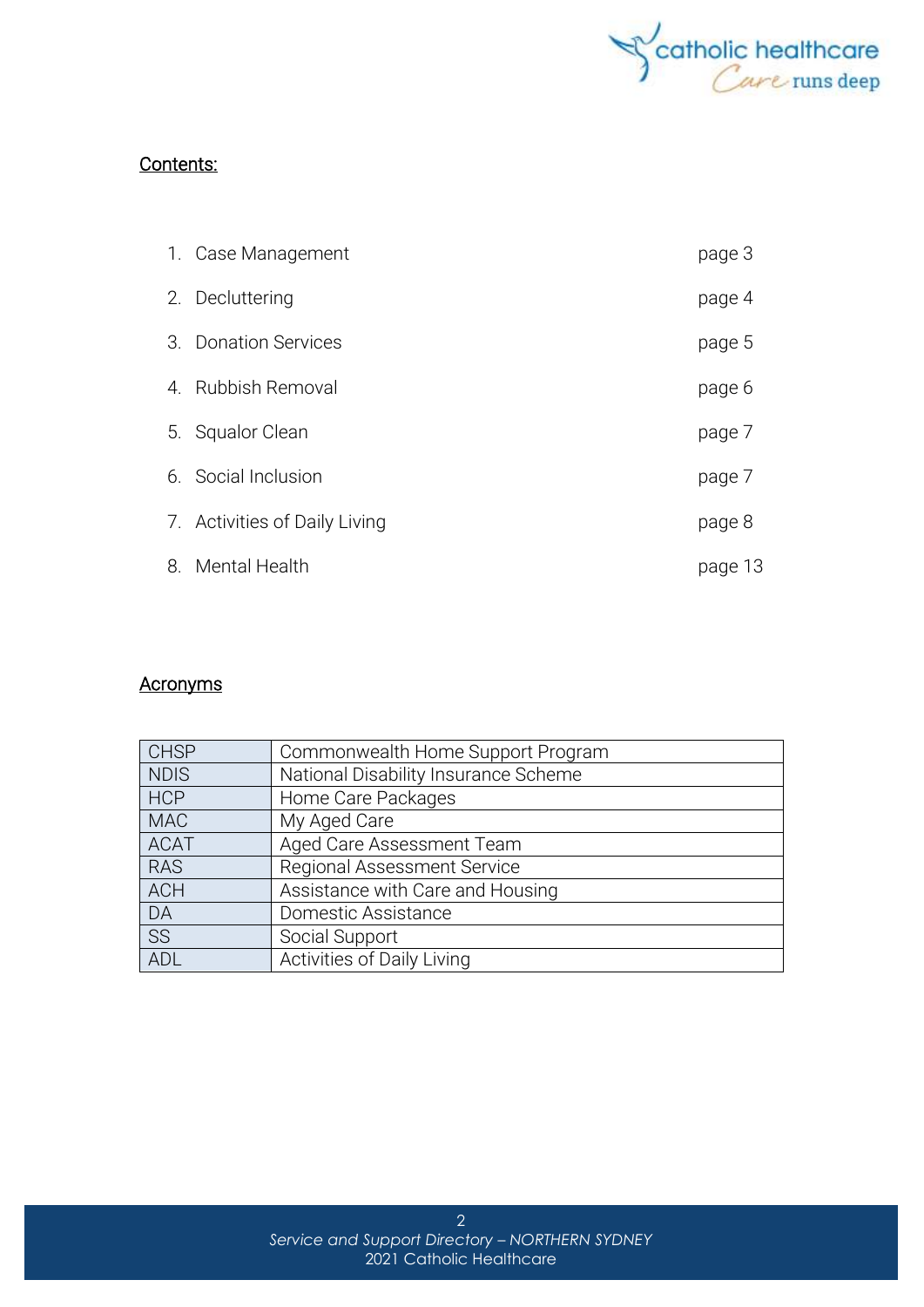

#### CASE MANAGEMENT

• Case management is a collaborative process of assessment, planning, implementation, coordination, facilitation and advocacy for options and services required to meet an individual's holistic (health and human service) needs

| Provider                                 | Support/Assistance              | <b>Contact Details</b> |
|------------------------------------------|---------------------------------|------------------------|
| Catholic Healthcare                      | Case management                 | 1800 225 474           |
|                                          | CHSP funded                     |                        |
| Just Better Care, Hornsby,               | HCP provider                    | 1300 587 823           |
| Hills, Ku-Ring-Gai &                     | Case management<br>HCP provider |                        |
| <b>Blacktown LGA</b>                     | NDIS coordination support       |                        |
|                                          | CHSP funded                     |                        |
| <b>Home Instead Senior</b>               | Case management                 | 9980 2226              |
| Care, Hornsby & Hills                    | <b>HCP</b> provider             |                        |
| <b>District</b>                          |                                 |                        |
| HammondCare, Lane<br>Cove LGA            | Case management                 | 1800 826 166           |
| <b>Wesley Mission Home</b>               | Case management                 | 9263 5166              |
| Care Support Services,                   | <b>HCP</b> provider             |                        |
| Northern beaches LGA                     |                                 |                        |
| BaptistCare Northern                     | Case management                 | 1300 275 227           |
| Sydney region<br>Pearl Home Care         | HCP provider<br>Case management | 8497 9169              |
| Northern Shores &                        | HCP provider                    |                        |
| <b>Beaches</b>                           | CHSP funded                     |                        |
| <b>Benevolent Society</b>                | Case management                 | 1800 236 726           |
| Community Care,                          | <b>HCP</b> provider             |                        |
| Northern Sydney District                 |                                 |                        |
| RSL LifeCare at Home,                    | Case management                 | 1300 853 146           |
| Northern Sydney region                   | HCP provider                    |                        |
| <b>CCNB Community Care &amp;</b>         | Case management                 | 1300 002 262           |
| Wellbeing, Northern                      | HCP provider<br>CHSP funded     |                        |
| Sydney Region<br>Australian Unity Home & | Case management                 | 1300 293 221           |
| <b>Disability Services</b>               | HCP provider                    |                        |
| Northern Beaches &                       |                                 |                        |
| surrounding local                        |                                 |                        |
| government areas                         |                                 |                        |
| Oxley Home Care, Sydney                  | Case management                 | 1300 230 369           |
| Metro Area                               | HCP provider                    |                        |
| KOPWA Archbold House,                    | Case management                 | 94120284               |
| Roseville                                | HCP provider                    |                        |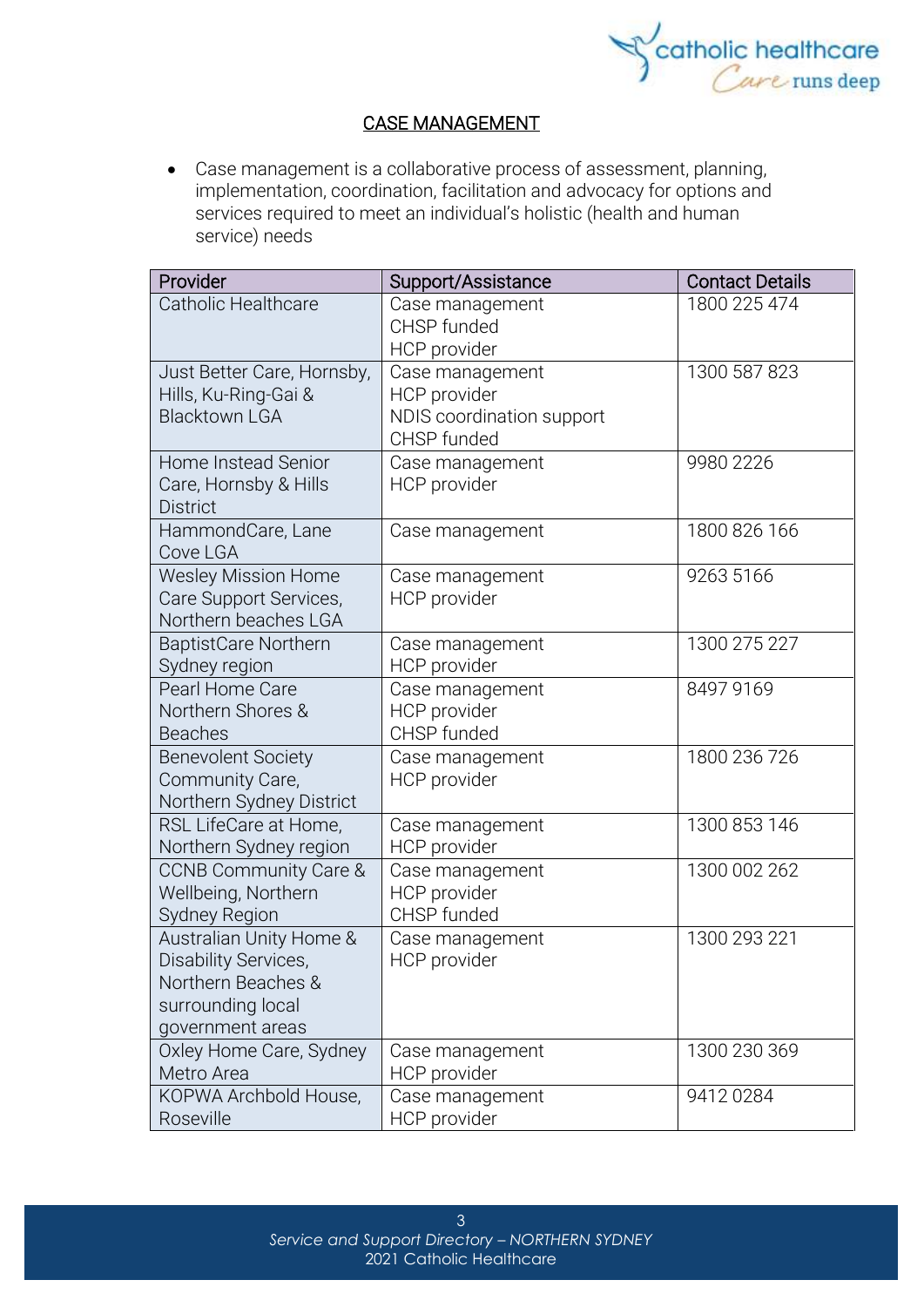

| <b>Australian Chinese</b>     | Case management     | 9281 1377    |
|-------------------------------|---------------------|--------------|
| <b>Community Association,</b> | HCP provider        |              |
| Northern Sydney region        |                     |              |
| Presbyterian Aged Care,       | Case management     | 1800 722 679 |
| Northern Sydney region        | <b>HCP</b> provider |              |
| Uniting, Northern Sydney,     | Case management     | 1800 864 846 |
| Hornsby Ku-Ring-Gai           | HCP provider        |              |
| region                        |                     |              |
| Afea Care Services, Metro     | Case management     | 1300 651 133 |
| Sydney Area                   | <b>HCP Provider</b> |              |

#### DECLUTTERING:

- To remove clutter from a room, an area, etc
- Working through the process of letting go of items, to be able to use spaces of the home (and around the property) for it's intended purpose

| Provider                         | Support/Assistance        | <b>Contact Details</b> |
|----------------------------------|---------------------------|------------------------|
| Home Instead Senior Care,        | (Domestic assistance      | 9980 2226              |
| Hornsby & Hills District         | <b>HCP</b> provider       |                        |
| Just Better Care, Hornsby,       | Domestic assistance       | 1300 587 823           |
| Hills, Ku-Ring-Gai &             | HCP provider              |                        |
| <b>Blacktown LGA</b>             | NDIS coordination support |                        |
|                                  | CHSP funded               |                        |
| <b>Wesley Mission Home</b>       | Domestic assistance       | 9263 5166              |
| Care Support Services,           | HCP provider              |                        |
| Northern beaches LGA             |                           |                        |
| <b>BaptistCare Northern</b>      | Domestic assistance       | 1300 275 227           |
| Sydney region                    | HCP provider              |                        |
| Pearl Home Care Northern         | Domestic assistance       | 8497 9169              |
| Shores & Beaches                 | HCP provider              |                        |
|                                  | CHSP funded               |                        |
| <b>Benevolent Society</b>        | Domestic assistance       | 1800 236 726           |
| Community Care, Northern         | HCP provider              |                        |
| <b>Sydney District</b>           |                           |                        |
| RSL LifeCare at Home,            | Domestic assistance       | 1300 853 146           |
| Northern Sydney region           | HCP provider              |                        |
| <b>CCNB Community Care &amp;</b> | Domestic assistance       | 1300 002 262           |
| Wellbeing, Northern              | <b>HCP</b> provider       |                        |
| Sydney Region                    | CHSP funded               |                        |
| Australian Unity Home &          | Domestic assistance       | 1300 293 221           |
| Disability Services,             | HCP provider              |                        |
| Northern Beaches &               |                           |                        |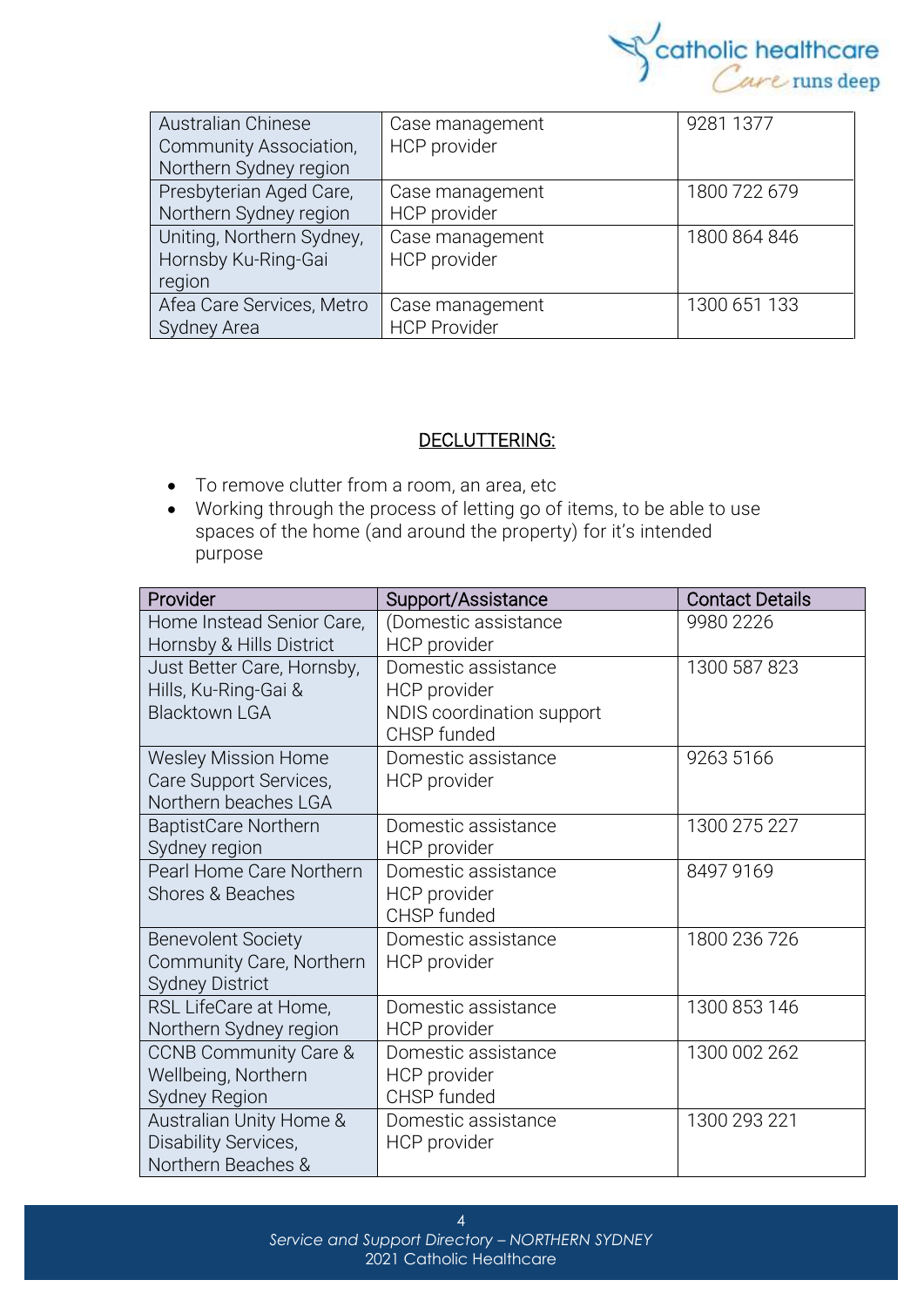

| surrounding local          |                      |              |
|----------------------------|----------------------|--------------|
| government areas           |                      |              |
| Wellways, Northern Sydney  | Domestic assistance  | 9988 4588    |
| region                     | NDIS supported       |              |
| North Ryde Community Aid   | Domestic assistance  | 9334 0111    |
| & Information Centre, Ryde | CHSP funded          |              |
| & Hunters Hill LGA         |                      |              |
| Northside Community        | Domestic assistance) | 1300 134 332 |
| Forum, Northern Sydney     | CHSP funded          |              |
| region                     |                      |              |
| HammondCare,               | Domestic assistance  | 1800 826 166 |
| HammondAtHome,             | CHSP funded          |              |
| Northern Sydney Region     | HCP provider         |              |
| <b>Sydney Community</b>    | Domestic assistance) | 9911 3555    |
| Services, Lane Cove LGA    | CHSP funded          |              |
| Annecto, Sydney regions    | Domestic assistance  | 1800 266 328 |
|                            | CHSP funded          |              |
|                            | HCP provider         |              |
| Claro, Sydney region       | Domestic assistance  | 1300 303 770 |
|                            | CHSP funded          |              |
|                            | HCP provider         |              |

## **DONATIONS**

| Provider                   | Support/Assistance            | <b>Contact Details</b> |
|----------------------------|-------------------------------|------------------------|
| The Salvation Army,        | Electricity and bill vouchers | 137 258                |
| Northern Sydney region     | Clothing                      |                        |
|                            | Food parcels                  |                        |
| St Vincent de Paul Centre, | Clothing                      | 9477 5022              |
| Northern Sydney region     | Food parcels                  |                        |
| Christian Community Aid    | Food parcels                  | 9858 3222              |
| Service, Hornsby, North    |                               |                        |
| Sydney, Parramatta &       |                               |                        |
| Ryde local government      |                               |                        |
| areas                      |                               |                        |
| <b>Community Migrant</b>   | Utility bill vouchers         | 9687 9901              |
| Resource Centre, Hills     |                               |                        |
| Shire council              |                               |                        |
| <b>Galston Community</b>   | Community lunch               | 9653 2235              |
| <b>Health Centre</b>       | Companionship for community   |                        |
|                            | members                       |                        |
| C <sub>3</sub> Cares,      | Clothing                      | 9972 8688              |
| Hornsby/Waitara, Manly     | Food parcels                  |                        |
| regions                    | Community meals               |                        |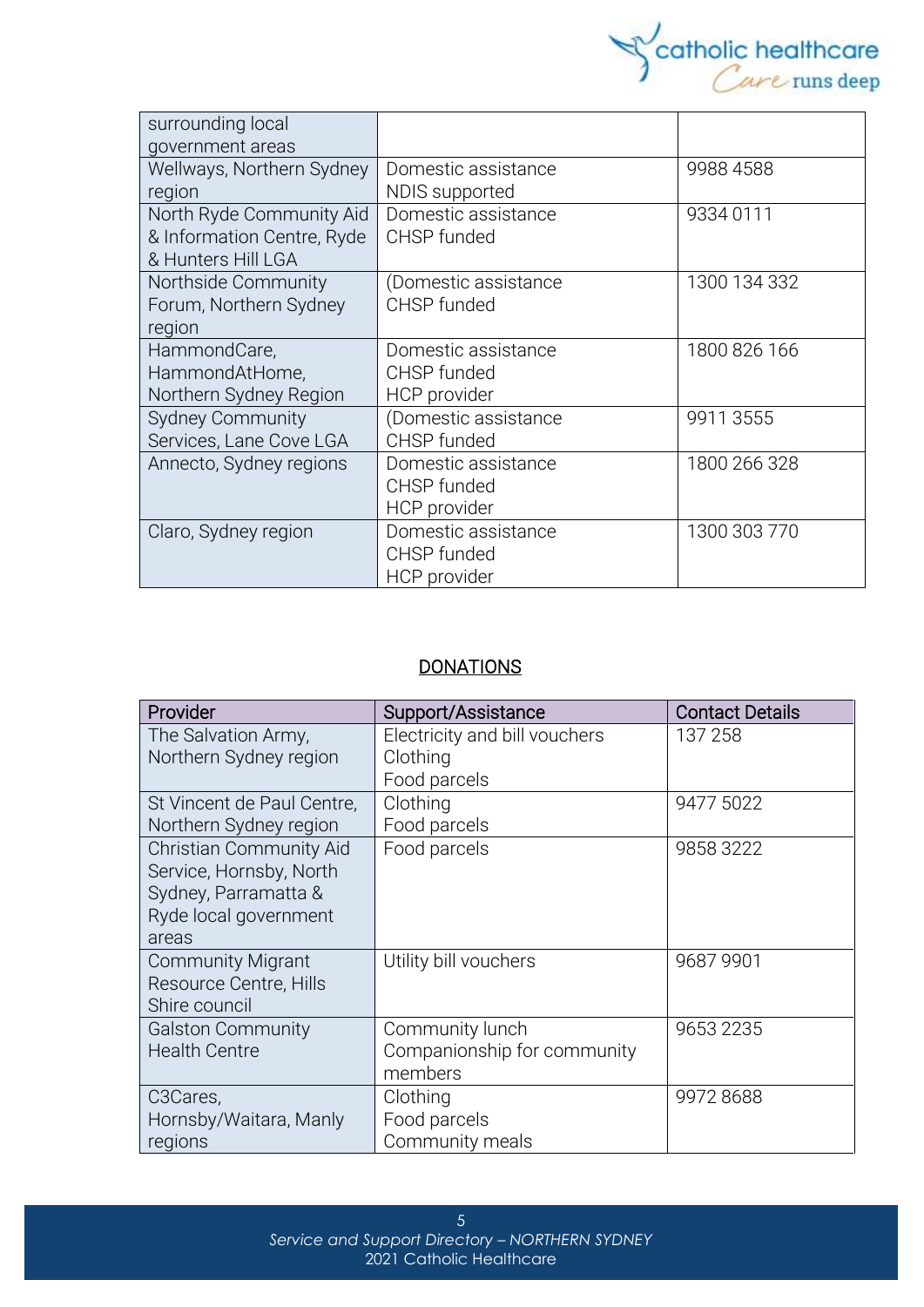

| Lifeline Harbour to       | Clothing                | 9498 8805    |
|---------------------------|-------------------------|--------------|
| Hawkesbury, Northern      | Food parcels            |              |
| Sydney region             | Utility bill assistance |              |
| Hands & Feet, St Ives     | Food hampers            | 0435 035 916 |
| Community Church          |                         |              |
| Fusion Australia, Sydney  | Community dinner        | 9477 1110    |
| North                     |                         |              |
| <b>Sydney Community</b>   | Food parcels            | 98170101     |
| Services, Hunters Hill &  | Utility bill assistance |              |
| Ryde LGA                  |                         |              |
| Catholic Care, Northern   | Food parcels            | 8425 8700    |
| Sydney region             | Food vouchers           |              |
|                           | Utility bill assistance |              |
| North Ryde Community      | Food parcels            | 9888 3380    |
| Aid & Information Centre, |                         |              |
| Ryde & Hunters Hill LGA   |                         |              |
| <b>Community Northern</b> | Clothing                | 9977 1066    |
| Beaches, Northern         | Food parcels            |              |
| <b>Beaches LGA</b>        | <b>Toiletries</b>       |              |
|                           | Pharmacy prescription   |              |
|                           | assistance              |              |
| The Community Pantry, St  | Free home-cooked meal   | 0414 421 059 |
| Faith's Church Narrabeen, |                         |              |
| Northern beaches LGA      |                         |              |
| Grace City Care,          | Low-cost groceries      | 9971 0222    |
| Community Foodcare, Dee   | Fruit and veggies       |              |
| Why region                |                         |              |
| Seventh Day Adventist     | Food trays              | 0415 400 798 |
| Church, Ryde &            |                         |              |
| Surrounding areas         |                         |              |
| <b>Reach Community</b>    | Food parcels            | 9807 2500    |
| Initiatives               |                         |              |
| Christian Community Aid   | Food parcels            | 9858 3222    |
| Service, Hornsby, North   | Utility bill vouchers   |              |
| Sydney, & Ryde LGA (      |                         |              |

# RUBBISH REMOVAL

| Provider                                     | <b>Contact Details</b> |
|----------------------------------------------|------------------------|
| Crackers Clearout Pty Ltd, Upper North Shore | 0467648122             |
| 1300 Rubbish, Lower North Shore              | 1300 78 22 47          |
| Jack's Rubbish Removals, Lower North Shore   | 0403 385 312           |
| Any Rubbish, Lower North Shore               | 0419 635 238           |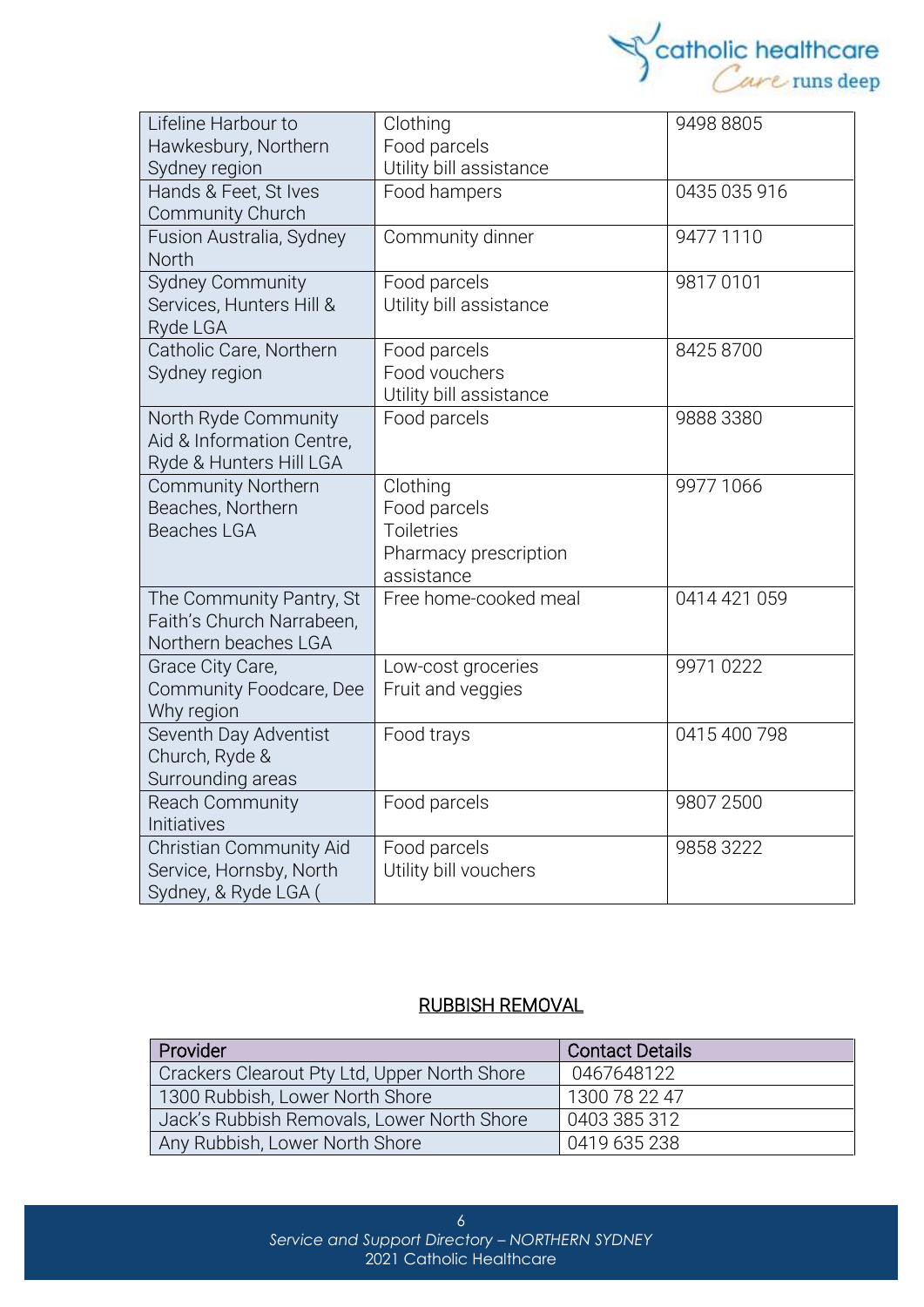

| Husband and Wife Cleaning team, Hoarding and   0418 641 021 |                   |
|-------------------------------------------------------------|-------------------|
| Squalor cleaning                                            |                   |
| Hoarder Cleaning team, Sydney                               | 1800 HOARDERCLEAN |
| Sydney Hoarder Cleaning                                     | 1300 361 398      |
| Same Day Rubbish Removal, Hoarding &                        | 0402 737 046      |
| Squalor rubbish removal                                     |                   |
| Any Rubbish, Rubbish removal Northern                       | 0419 635 238      |
| <b>Beaches</b>                                              |                   |
| Dependable Rubbish Removal                                  | 0401 152 599      |

#### <u>SQUALOR CLEAN</u>

| Provider                                      | <b>Contact Details</b> |
|-----------------------------------------------|------------------------|
| National Trauma & Crime Scene Cleaning        | 0488 007 675           |
| Crime Scene Clean Ups, Northern Sydney region | 1300 246 429           |
| Australian Forensic Cleaning (Northern Sydney | 1300 246 429           |
| region)                                       |                        |
| Rock On Cleaning, Lower North Shore           | 0415841194             |
| Bio Cleanse, Lower North Shore                | 0427 411 789           |
| Husband and Wife Cleaning team, Hoarding and  | 0418 641 021           |
| Squalor cleaning                              |                        |
| Hoarder Cleaning team, Sydney                 | 1800 HOARDERCLEAN      |
| Sydney Hoarder Cleaning                       | 1300 361 398           |

#### SOCIAL INCLUSION:

• Social [inclusion](https://www.collinsdictionary.com/dictionary/english/inclusion) is the act of making all groups of people within a society [feel](https://www.collinsdictionary.com/dictionary/english/feel) valued and [important.](https://www.collinsdictionary.com/dictionary/english/important)

| Provider                   | Support/Assistance        | <b>Contact Details</b> |
|----------------------------|---------------------------|------------------------|
| Home Instead Senior        | Social outings            | 9980 2226              |
| Care, Hornsby & Hills      | Recreational programs     |                        |
| <b>District</b>            | Group meals               |                        |
|                            | <b>HCP</b> provider       |                        |
| Just Better Care, Hornsby, | Shopping assistance       | 1300 587 823           |
| Hills, Ku-Ring-Gai &       | Home visits               |                        |
| <b>Blacktown LGA</b>       | Social outings            |                        |
|                            | <b>HCP</b> provider       |                        |
|                            | NDIS coordination support |                        |
|                            | CHSP funded               |                        |
| <b>Wesley Mission Home</b> | Social support groups     | 9263 5166              |
| Care Support Services,     | <b>HCP</b> provider       |                        |
| Northern beaches LGA       |                           |                        |
| RSL LifeCare at Home,      | Day out Café              | 1300 853 14            |
| Northern Sydney region     | <b>HCP</b> provider       |                        |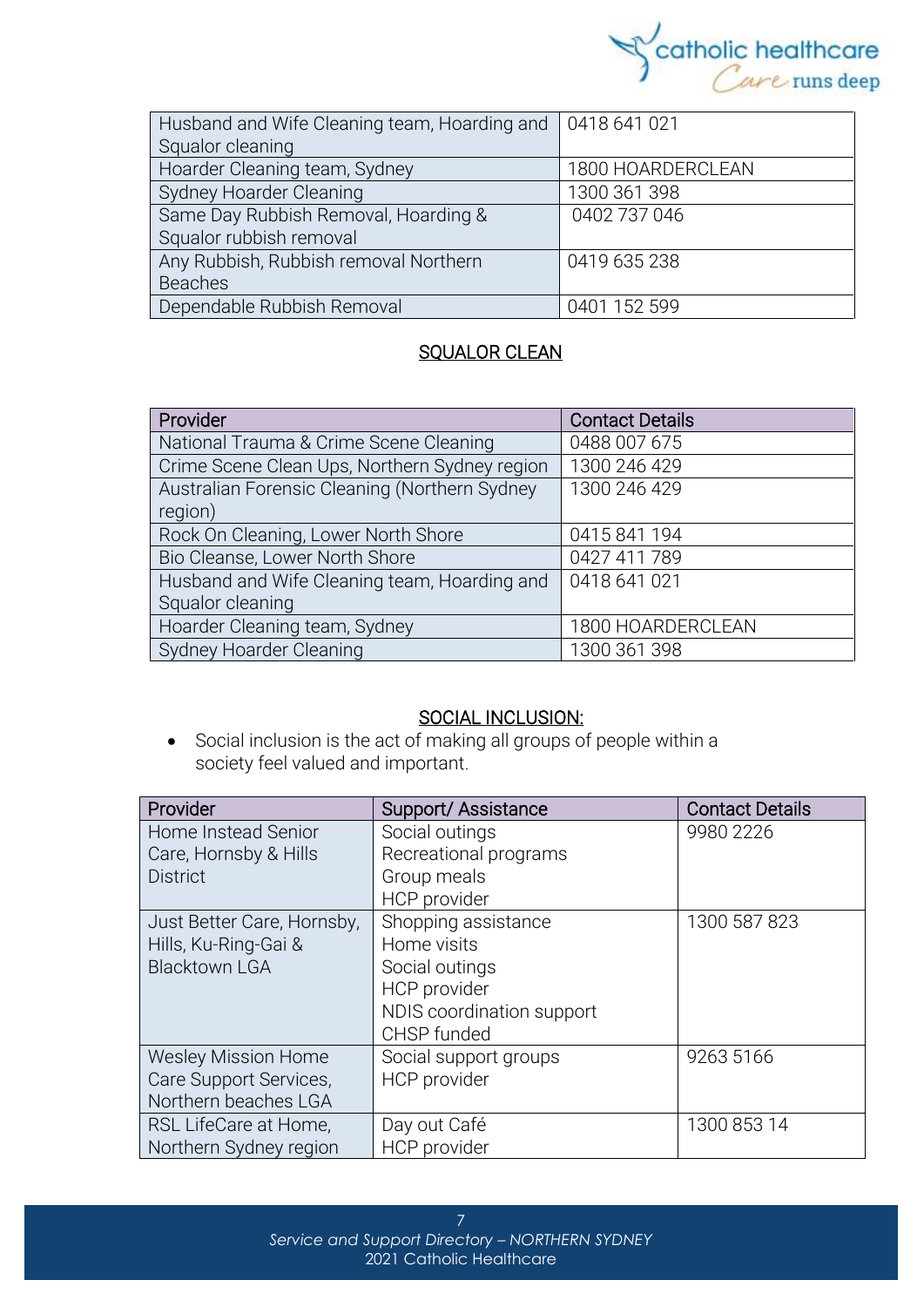

| <b>CCNB Community Care &amp;</b><br>Wellbeing, Northern<br><b>Sydney Region</b>                                | Shopping assistance<br>Social outings<br>Community connections<br>HCP provider<br>CHSP funded                                            | 1300 002 262 |
|----------------------------------------------------------------------------------------------------------------|------------------------------------------------------------------------------------------------------------------------------------------|--------------|
| Australian Unity Home &<br>Disability Services,<br>Northern Beaches &<br>surrounding local<br>government areas | Visiting service<br>Companionship program<br>Shopping and transport assistance<br><b>HCP</b> provider                                    | 1300 293 221 |
| <b>Australian Chinese</b><br>Community Association,<br>Northern Sydney region                                  | Home visiting<br>HCP provider                                                                                                            | 9281 1377    |
| North Ryde Community<br>Aid & Information Centre,<br>Ryde & Hunters Hill LGA                                   | Visiting service<br>CHSP funded                                                                                                          | 9888 3380    |
| Northside Community<br>Forum, Northern Sydney<br>region                                                        | Group and individual community<br>groups<br>Social support program<br>CHSP funded                                                        | 1300 134 332 |
| <b>Sydney Community</b><br>Services, Lane Cove LGA                                                             | Shopping assistance<br>Community visitor program<br>Social and recreational activities<br>program<br>Community bus access<br>CHSP funded | 9911 3555    |
| Fusion Australia, Sydney<br><b>North</b>                                                                       | Community dinner                                                                                                                         | 9477 1110    |

#### *ACTIVITIES OF DAILY LIVING (ADL's)*

• Activities of daily living (ADLs), as the name implies, are activities necessary for maintaining an independent lifestyle with a high quality of life.

## What are the activities of daily living*?*

| Functional        | To move about freely and safely.                                                                   |
|-------------------|----------------------------------------------------------------------------------------------------|
| mobility:         |                                                                                                    |
| Feeding           | To feed oneself                                                                                    |
| Personal hygiene: | To manage aspects of personal hygiene, such as bathing,<br>grooming, dressing, and brushing teeth. |

8 *Service and Support Directory – NORTHERN SYDNEY* 2021 Catholic Healthcare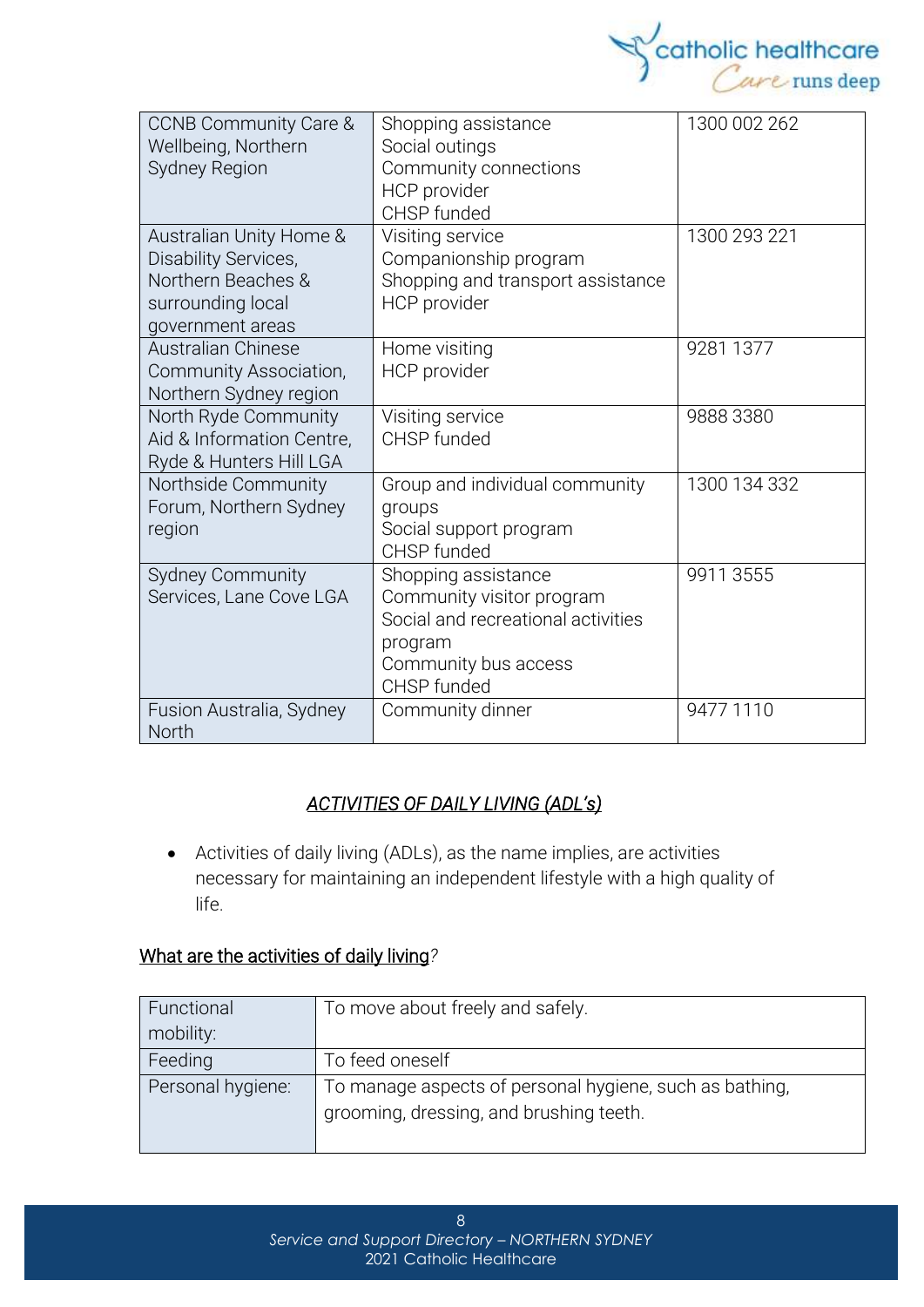

| Home<br>maintenance: | To manage tasks around the home such as taking out the<br>rubbish, cleaning the kitchen, cleaning the bathroom,<br>vacuuming/mopping, making sure food in the fridge and pantry is<br>current, watering plants. |
|----------------------|-----------------------------------------------------------------------------------------------------------------------------------------------------------------------------------------------------------------|
| Managing             | assistance may be required in getting prescriptions, keeping                                                                                                                                                    |
| medications:         | medications up to date and taking medications on time and in the<br>right dosages.                                                                                                                              |
| Managing             | managing assistance with bank balances, cheque books and                                                                                                                                                        |
| finances:            | paying bills on time                                                                                                                                                                                            |
| Communicating        | managing the household's phone and mail, making the home                                                                                                                                                        |
| with others:         | hospitable and welcome for visitors.                                                                                                                                                                            |
| Companionship        | this is important as it reflects on the help that may be needed to                                                                                                                                              |
| and mental           | keep a person in a positive frame of mind.                                                                                                                                                                      |
| support:             |                                                                                                                                                                                                                 |
| Safety procedure     | in the event of an emergency, a well-planned emergency                                                                                                                                                          |
| and emergency        | procedure should be designed; as well as emergency contacts                                                                                                                                                     |
| responses:           | known in case of any events.                                                                                                                                                                                    |

#### *How can the teaching of ADL's be done through regular support services?*

| Functional mobility: | Identifying if the individual can navigate their hallways free of<br>clutter and get assistive devices such as walkers through<br>doorways; a few changes might be necessary such as<br>doorway modifications and ramps; removing floor runners<br>and rugs helps eliminate potential tripping hazards. |
|----------------------|---------------------------------------------------------------------------------------------------------------------------------------------------------------------------------------------------------------------------------------------------------------------------------------------------------|
|                      | Assisting a client to develop and implement a personal<br>organizing plan, including categories for discarded items.<br>Include a list of tasks and a plan for where to keep objects<br>and papers. Preparation includes assembling materials<br>needed for filing and storing items.                   |
|                      | Take a photo of the area before starting the declutter. Ask<br>yourself questions about each item, such as 'Have I used                                                                                                                                                                                 |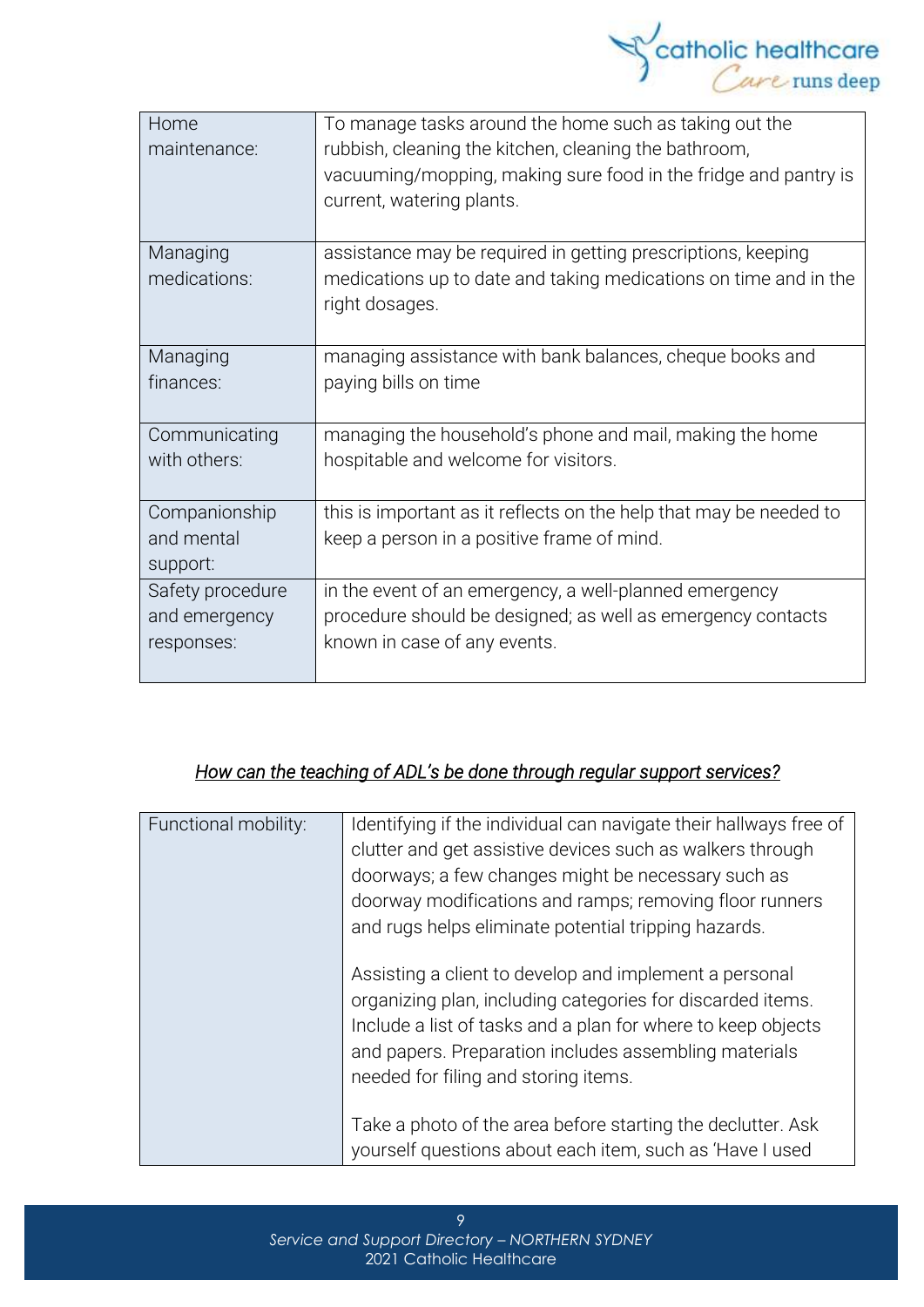

|                   | this in the last year? Is this something to give away or trash?'<br>Refer to your photo and celebrate your victories.<br>Break big tasks into smaller tasks (bathroom-> 1 drawer)<br>Set a calendar to follow and start with small time increments<br>(10-15 minutes); limit any distractions (phone, TV, radio);<br>take a break when your timer goes off and then repeat while<br>increasing the amount of time<br>Know your options by locating a recycling centre, donation<br>locations, donation centres that will pick items up, rubbish<br>removal days |
|-------------------|-----------------------------------------------------------------------------------------------------------------------------------------------------------------------------------------------------------------------------------------------------------------------------------------------------------------------------------------------------------------------------------------------------------------------------------------------------------------------------------------------------------------------------------------------------------------|
| Feeding:          | Meal preparation and clean-up. Services that offer DA can<br>support a person in preparing and enjoying their meals.<br>Whether they have dietary needs, need inspiration with meal<br>plans, or would just like help with their cooking and clean-up.<br>Social support is also provided for those who would like<br>support during grocery shopping, unpacking of groceries,<br>and company while cooking something. This is important for<br>seniors to ensure they are receiving the appropriate nutrients<br>to support their health all wellbeing.        |
|                   | Meals on Wheels is an option for those who are unable to<br>prepare their own meals. The organisation specializes in<br>meal delivery for people aged over 65, as well as CHSP<br>clients, HCP clients, NDIS clients and full fee-paying clients.<br>Kindly reminding clients of food safety and cross<br>contamination; and how their health can be affected if cross<br>contamination of certain foods occur.                                                                                                                                                 |
| Personal Hygiene: | Services may include oral care, toileting, grooming,<br>showering, dressing, and undressing, and general mobility. A<br>care worker may be able to assist with personal care needs<br>with complete respect for a person's privacy and dignity.                                                                                                                                                                                                                                                                                                                 |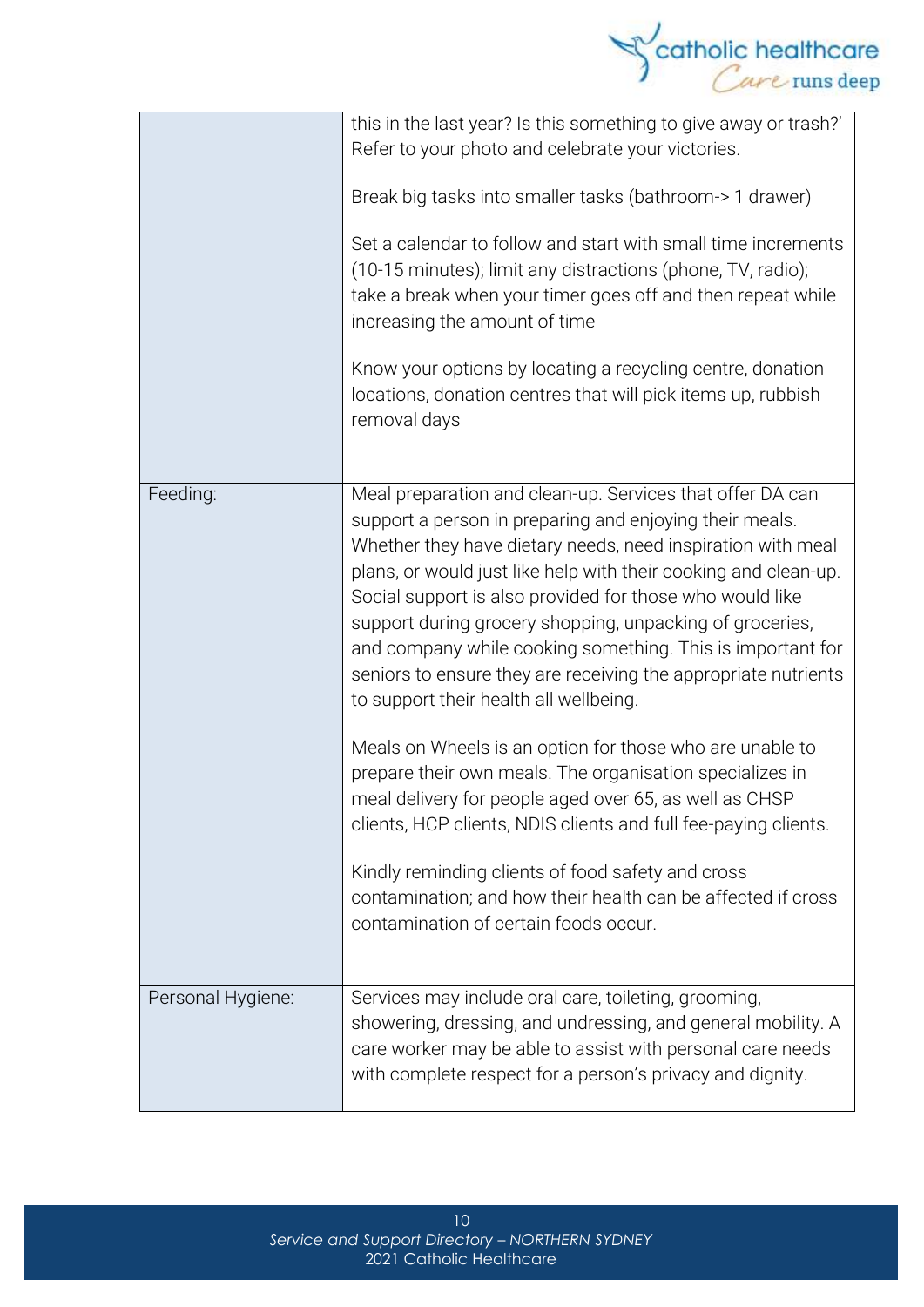|                          | $\int_{\text{center}}^{\text{catholic healthcare}}$                                                                                                                                                                                                                                                                                                                                                                                                                                                                                                                                                                  |
|--------------------------|----------------------------------------------------------------------------------------------------------------------------------------------------------------------------------------------------------------------------------------------------------------------------------------------------------------------------------------------------------------------------------------------------------------------------------------------------------------------------------------------------------------------------------------------------------------------------------------------------------------------|
|                          | Assistance can include getting in and out of bed, managing<br>continence and providing assistance using continence aids<br>and appliances.                                                                                                                                                                                                                                                                                                                                                                                                                                                                           |
|                          | Providing easier clothing/shoes for the individual to wear if<br>you notice it has become increasingly difficult for them to<br>undress. Solutions could include pants/shorts with elastic<br>waistbands, shoes with Velcro fasteners rather than laces.                                                                                                                                                                                                                                                                                                                                                             |
|                          | Implementing home strategies for a person to shower<br>without fear of falling or slipping, such as grab bars, non-slip<br>floor mats or a shower chair. If a person still feels uneasy<br>with these installations, then a care worker is able to provide<br>assistance with showering.                                                                                                                                                                                                                                                                                                                             |
| Home maintenance:        | Support is there for clients who need assistance with<br>anything from putting a load of laundry in the washing<br>machine, to folding clothes, making their bed, sweeping the<br>front paths, vacuuming, mopping, wiping kitchen benches,<br>cleaning toilets, and watering their plants. A care worker can<br>work with the client to show them how it can be done, or can<br>help assist with simple tasks such as setting up the vacuum<br>cleaner, how to empty the vacuum cleaner once its full, filling<br>and emptying a mop bucket after each use, washing all the<br>towels/cleaning cloths after use etc. |
|                          | Being able to provide clients with different options on how to<br>pack washing away, by either hanging their clothes with<br>clothes hangers, or folding them away.                                                                                                                                                                                                                                                                                                                                                                                                                                                  |
|                          | Working with a client to organize their kitchen<br>cupboards/pantry into categories, such as keeping plates<br>together, cutlery together, cups etc. Cleaning the<br>fridge/freezer and pantry and checking for current dates.                                                                                                                                                                                                                                                                                                                                                                                       |
| Managing<br>medications: | Transport can be arranged through an organisation to assist<br>with a client to access pharmacies to pick up their<br>medication.                                                                                                                                                                                                                                                                                                                                                                                                                                                                                    |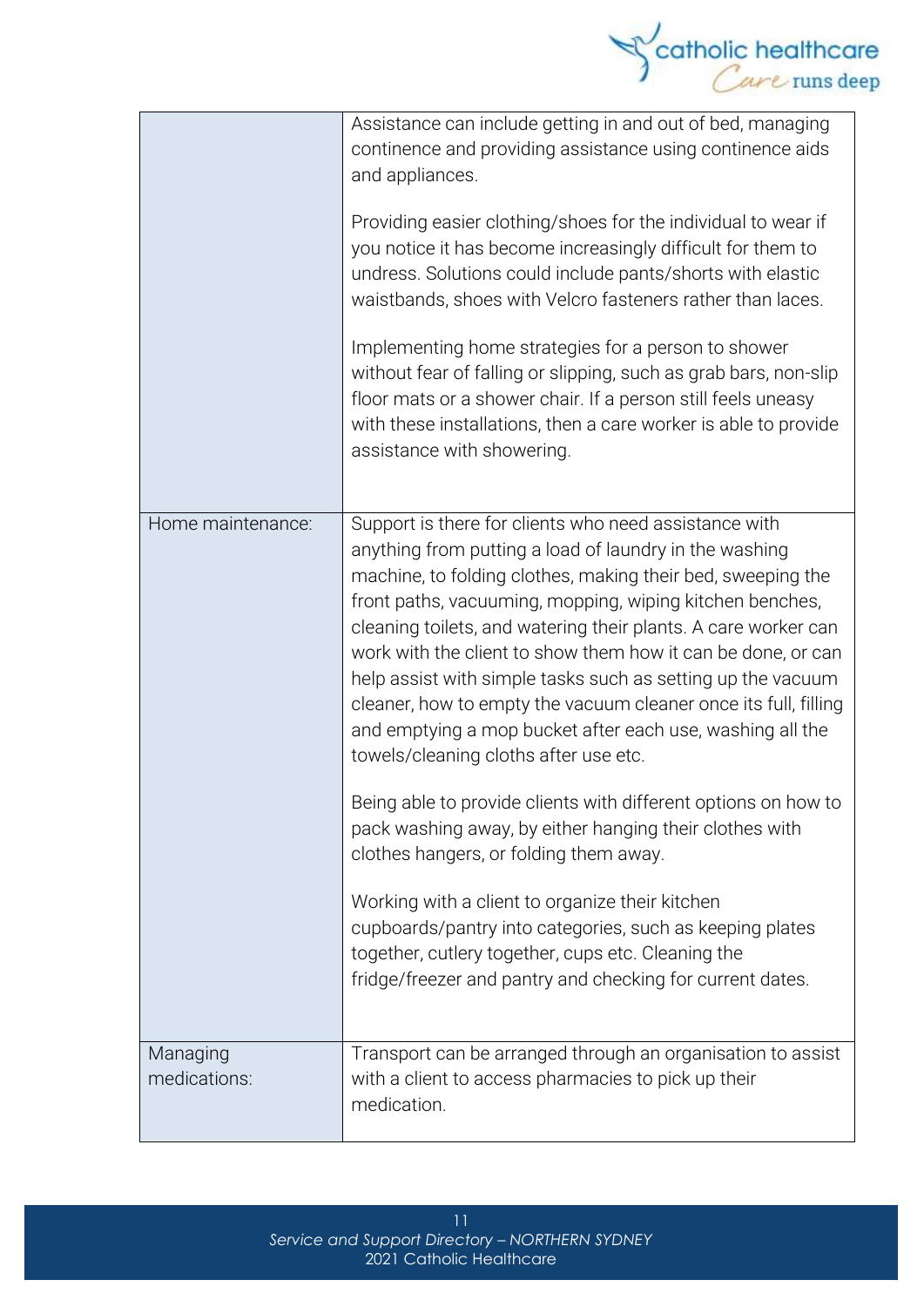

| Managing finances:                           | A case manager can assist the individual to sort through and<br>organize any bills, categorized by paid, unpaid and/or<br>overdue.<br>Suggestions for storing the bills such as in a folder or filing<br>cabinet can be arranged with the individual.                                                                                                                                                                                                                                                                                                                                                                                                                         |
|----------------------------------------------|-------------------------------------------------------------------------------------------------------------------------------------------------------------------------------------------------------------------------------------------------------------------------------------------------------------------------------------------------------------------------------------------------------------------------------------------------------------------------------------------------------------------------------------------------------------------------------------------------------------------------------------------------------------------------------|
| Communicating with<br>others:                | Communication is fundamental to human interaction. Care<br>workers can assist individuals in managing their calendar<br>and appointments, and sharing family updates by post,<br>technology or replying to messages<br>Keeping a large calendar with clearly marked dates and<br>appointment times can create a greater sense of control and<br>order.<br>Teaching an individual how to use technology such as zoom<br>and searching internet links and YouTube videos                                                                                                                                                                                                        |
|                                              |                                                                                                                                                                                                                                                                                                                                                                                                                                                                                                                                                                                                                                                                               |
| Companionship and<br>mental health support:  | Communication impairment can alienate people from their<br>regular activities, and relationships can lead to withdrawal,<br>isolation, and depression.<br>Care plans can be created with individuals to support their<br>social interaction and communication. It is important to<br>understand why a person is experiencing difficulty in<br>communicating and try and lessen the effects.<br>This could include finding out what a person's interests are<br>and linking them to social groups within the community.<br>Suggesting ways for a person to express their feelings, such<br>as drawing or keeping journal entries, or meditating as a<br>form of stress relief. |
| Safety procedure and<br>emergency responses: | Fitting medical alert systems in case of emergency when<br>there is a communication barrier                                                                                                                                                                                                                                                                                                                                                                                                                                                                                                                                                                                   |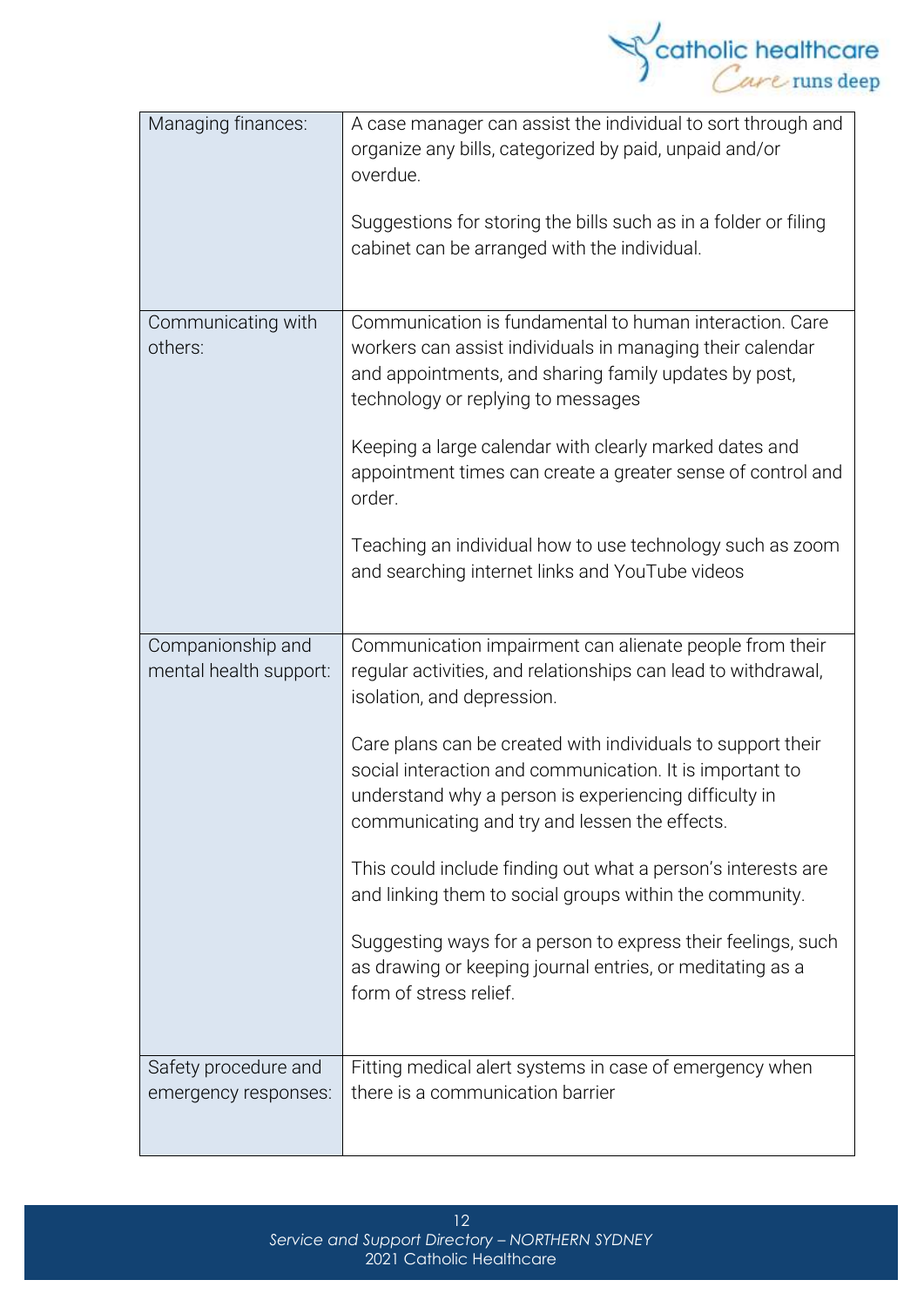

| Hearing impaired phones and hearing aids can help a person      |
|-----------------------------------------------------------------|
| remain independent while ensuring their safety is protected.    |
|                                                                 |
| Going through a fire escape route with an individual so they    |
| become familiar of it in case of emergency. If an individual    |
| has a lot of items in the home, working with the individual to  |
| ensure their safety is the top priority is extremely important. |
| Devising a plan with the individual to create clear pathways    |
| so there is a clutter free entry and exit in the home would be  |
| recommended.                                                    |
|                                                                 |

#### Mental Health Care Plan

#### What is it?

A mental health care plan is a support plan for someone who is going through mental health issues. If a doctor agrees that you need additional support, you and the doctor will make the plan together.

A mental health care plan might include:

- A referral to an expert, like a psychologist
- The types of mental health care that can support you
- Other strategies to improve and maintain your mental health

If you have a mental health care plan, the Government will pay some or all of the cost of up to ten sessions with a mental health expert in a year. You can get that through the [Medicare](https://headspace.org.au/blog/how-to-get-a-medicare-card-old/) rebate.

#### Who do I contact for a Mental Health Care Plan?

This needs to be done by your GP (general practitioner). When you book an appointment with your doctor tell them you want to talk about a mental health care plan.

Then, at the appointment, talk to your doctor about what's been going on. It helps to be as open and honest as possible. Your doctor might ask you to fill out a questionnaire about how you've been feeling to work out the best support for you. Your doctor will then refer you to a psychologist that they know of, or you can find your own.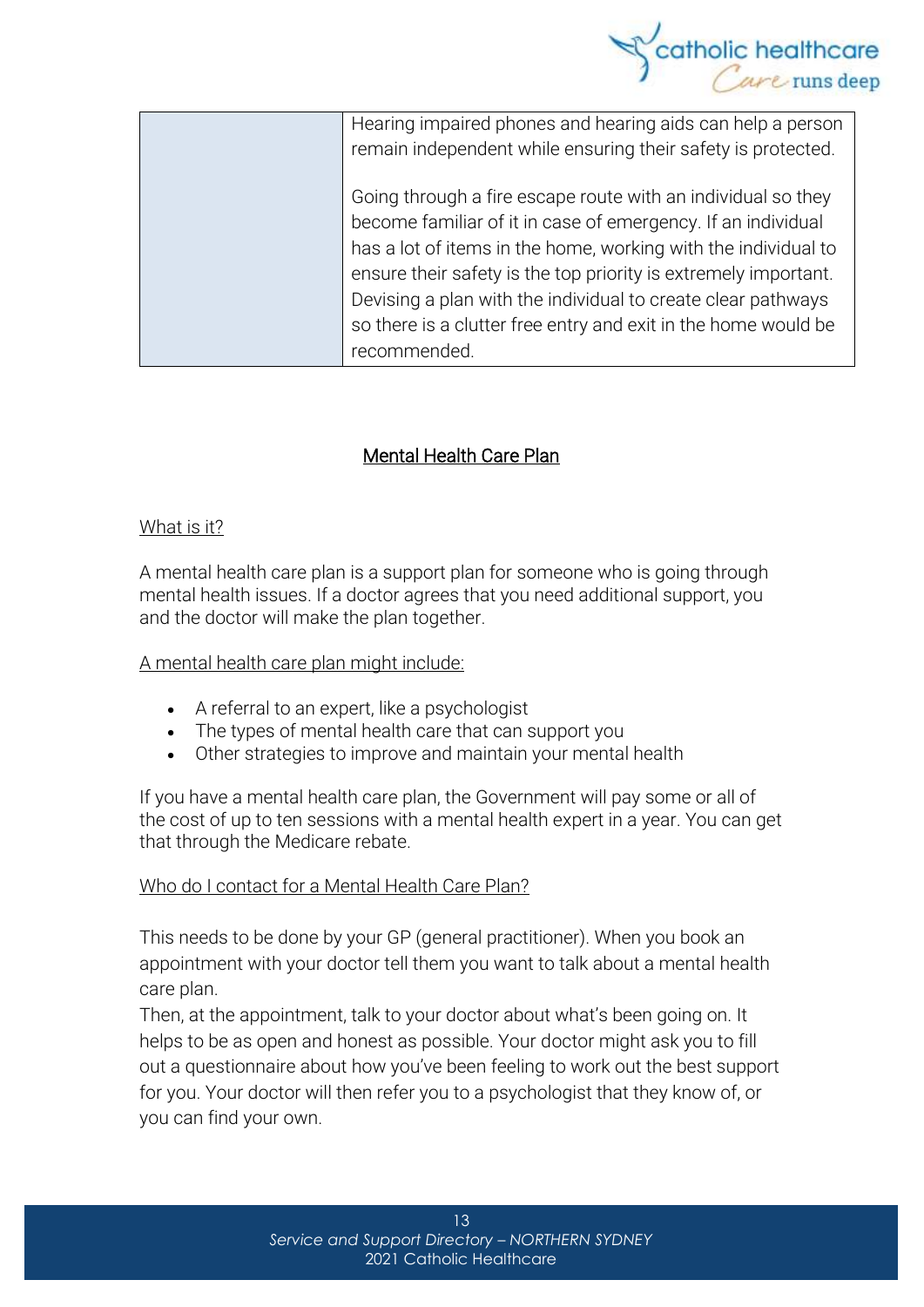

Types of support you may be able to get include:

- One on one sessions with a psychologist
- Group psychologist sessions
- Sessions with a social worker or another allied health practitioner

Extra support can empower you to make big changes to how you feel and cope. Speaking to someone can give you the opportunity to find strategies to work through your concerns and manage them better (Headspace, 2018).

#### Mental Health Support

| Provider                                                  | <b>Contact Details</b> |
|-----------------------------------------------------------|------------------------|
| Life Supports, North Sydney, Cremorne, Crows              | 1300 735 030           |
| <b>Nest</b>                                               |                        |
| Associated Counsellors & Psychologists,                   | 02 8205 0566           |
| Cremorne                                                  |                        |
| Logic Lounge Psychology, North Sydney                     | 0416 254 189           |
| Stephanie Thompson, Psychologist, Crows                   | 0421 580 177           |
| <b>Nest</b>                                               |                        |
| Kirribilli Neighbourhood Centre                           | 02 9922 4428           |
| Bereaved by Suicide Centre for Intense Grief              | 0414 721 653           |
| Blue Knot Foundation, National Centre of                  | 02 6146 1468           |
| Excellence for Complex Trauma, North Sydney               |                        |
| <b>Blue Knot Foundation Helpline</b>                      | 1300 657 380           |
| Pheonix House Youth Services (12-24y/o),                  | 02 9437 0077           |
| <b>Crows Nest</b>                                         |                        |
| Associated Counsellors & Psychologists,                   | 02 8005 4151           |
| Chatswood                                                 |                        |
| Associated Counsellors & Psychologists,                   | 02 8094 1793           |
| Northbridge                                               |                        |
| Amicus Counselling, St Leonards                           | 0413 233 963           |
| Associated Counsellors & Psychologists, Lane              | 02 8002 1201           |
| Cove                                                      |                        |
| Raise Foundation, In-School Mentoring                     | 0426 972 473           |
| Opportunity, Willoughby, Mosman                           |                        |
| Sydney Counselling Centre, Chatswood                      | 02 9415 2223           |
| Headspace, Chatswood                                      | 02 8021 3668           |
| Royal North Shore Hospital, (up to 18y/o), St<br>Leonards | 02 9462 9222           |